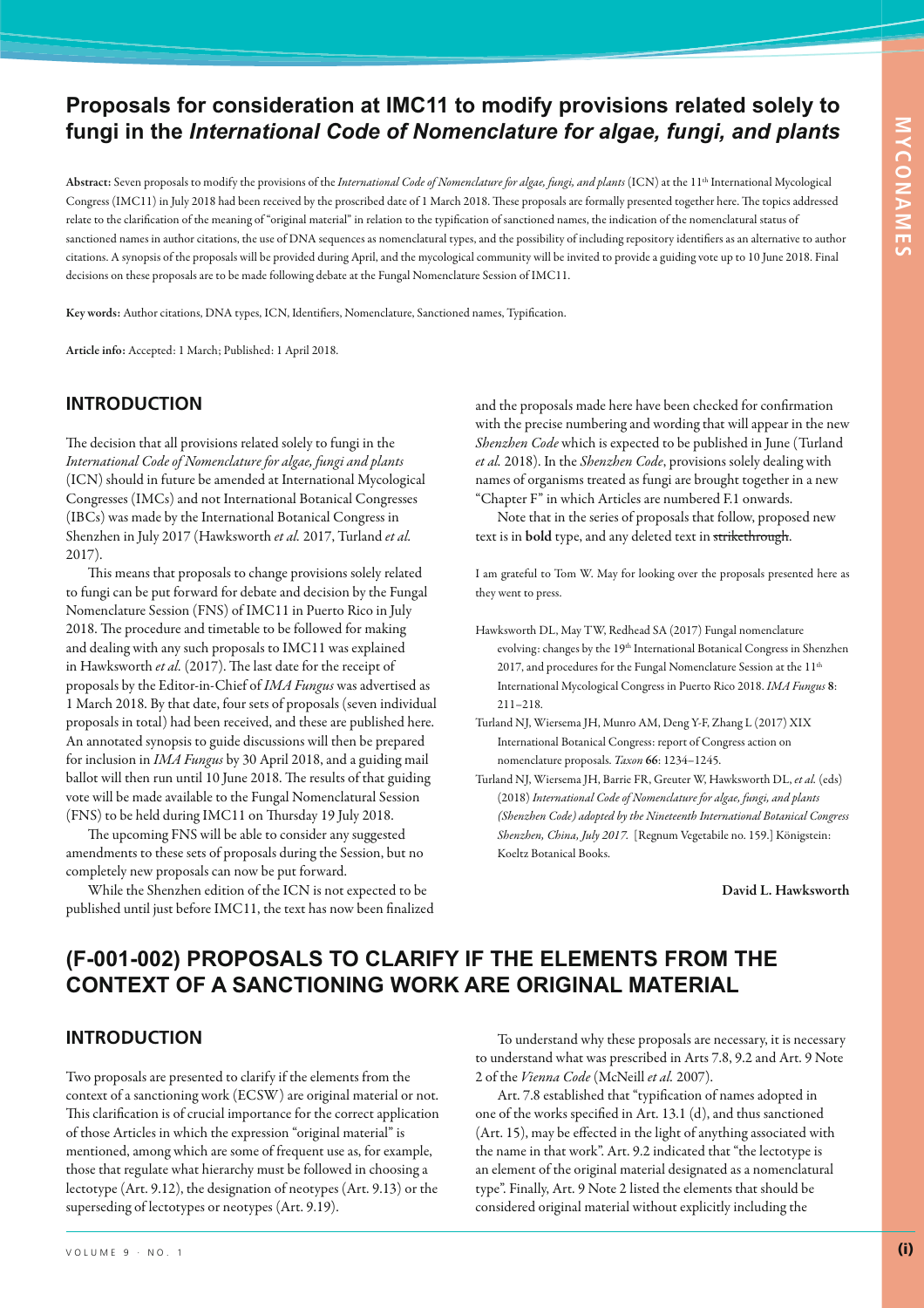ECSW and only made a brief citation in parentheses at the end of the paragraph "(but see also Art. 7.7, second sentence, and 7.8)" without any explanation or additional remark.

This lack of specificity in the *Vienna Code* as to whether the ECSW should be considered original material or not, and therefore may be designated according to Art. 9.2 as lectotypes, was likely the reason why subsequent typifications with ECSW were extremely rare.

Thereafter, in the *Melbourne Code* (McNeill *et al*. 2012), it was explicitly indicated in Art. 9.2 that the ECSW may be selected as lectotypes: "For sanctioned names, a lectotype may be selected from among elements associated with either or both the protologue and the sanctioning treatment (Article 9.10)". This same wording will be retained now in Art. 9.3 of the *Shenzhen Code* (Turland *et al.* 2018), although with the referenced Art. 9.10 having been moved to the consolidated fungal provisions in Chapter F as Art. F.3.9.

Likewise, to make more explicit the meaning of the cross reference "(but see Art. 7.7, 7.8, and 9.10)" at the end of Art. 9.3 of the *Melbourne Code*, a Note 4 was included: "For names falling under Art. 9.10, elements from the context of the protologue are original material and those from the context of the sanctioning work are considered as equivalent to original material". The previous Art. 9.3 will become Art. 9.4 of the *Shenzhen Code*, with Note 4 retaining this same wording now moved under Art. F.3.9 as Note 2. For clarity in this paper we will hereafter adopt the numbering of provisions in the new *Shenzhen Code*.

#### **BACKGROUND**

An exchange with some members of the Editorial Committee of the *Melbourne Code*, regarding the possible designation of a neotype for a name in which ECSW were available (Moreau *et al*. 2014), revealed that two possible interpretations of the current wording of Note 4 of Art. 9 were possible, which constitutes a source of potential nomenclatural instability. "Equivalent to original material" could be taken to mean that: (a) ECSW are original material; or (b) ECSW were not original material because, if they were, the addition "equivalent to" would be superfluous.

The implications of one interpretation or another are important because the concept of "original material", besides being mentioned in *Shenzhen Code* Art. 9.3 (definition of lectotype), 9.4 (definition of original material), and F.3.9 (type of sanctioned names) previously mentioned, also appears in other crucial Articles dealing with typification, such as Art. 9.12 (hierarchy of the different elements of the original material to be designated as lectotypes), 9.13 (conditions for the selection of a neotype) or 9.19 (supersession of lectotypes or neotypes).

In Art. 9.12, if the ECSW are original material, these elements would be included in the hierarchy of priorities to select a lectotype but if they are not original material, the ECSW would not be included as elements to be obligately designated as lectotype.

In Art. 9.13, if there are available ECSW and they are original material, a neotype could not be selected, but if they are not original material a neotype could be selected as done, for example, in Moreau *et al*. (2014).

In Art. 9.19, if there are available ECSW and they are original material, many previous neotypifications should be superseded if the name was sanctioned, but if they are not original material such neotypes cannot be rejected. For example, the neotype of *Ramaria formosa* (Pers. : Fr.) Quél. (Petersen 1976), was superseded due to

the existence of ECSW and a lectotype was designated from the latter (Franchi & Marchetti 2016) because ECSW were considered original material.

For all of the above, in order to contribute to nomenclatural stability, it is essential to know if the ECSW are "original material".

From an analysis of the wording of Art. 9.3 and the aforementioned Note 2 of Art. F.3, there seems to be a great reluctance to consider the ECSW as original material. We think this is because, instead of resorting to purely nomenclatural solutions, grammatical circumlocutions are used to prevent the association of ECSW, in a clear and direct way, with the expression "original material".

In Art. 9.3 the original material and the ECSW are mentioned in two independent sentences, when if it were considered that the ECSW are original material it would have been sufficient to quote the original material in the second, for example, replacing "among elements" by "original material": "For sanctioned names, a lectotype may be selected from **the original material** [among elements] associated with either or both the protologue and the sanctioning treatment (Art. F.3.9)" [bold added by us].

Note 2 of Art. F.3 also does not indicate clearly and directly that ECSW are original material. Here, the somewhat ambiguous expression "equivalent to original material" is used.

However, original material is now defined in the glossary as "the set of specimens and illustrations from which a lectotype may be chosen (see Art. 9.4, Notes 2 and 3, Art. F.3.9, and Note 2 for details), or the holotype (see Art. 9.1)". This definition had been changed from the *Vienna Code* to the *Melbourne Code* following the Proposal (222) of Perry (2010), thus avoiding the necessity of erecting the new term "sanctiotype", proposed in Redhead *et al.* (2010), and instead merging it under the definition of lectotype. Therefore, there should be no doubt that the ECSW are original material since they may be designated as lectotypes according to Art. 9.3.

Likewise, the Proposals (223-232) to amend the Articles of the *Vienna Code* to regulate the typification of names in sanctioning works (Redhead *et al.* 2010) suggest that the ECSW should be considered original material. In the Proposal Ex. 8*ter*. of Redhead *et al.* (2010) it is clear that if ECSW eligible as a type exist, a neotype could not be designated. Likewise, the sentence on page 1191 of those proposals is explanatory: "It is difficult to reconcile application of the term neotype with the current wording of Arts. 7.8 and 9.6".

Taking into account the need to unequivocally interpret whether the ECSW are original material or not, and to avoid any discrepancy between the Articles and the Glossary, two proposals are presented with two alternatives, in order to contribute to nomenclatural stability:

*Alternative 1 in which the ECSW are original material.*

In the hierarchical order of designation of a lectotype (Art. 9.12), ECSW would fall in the category of "uncited specimens and cited and uncited illustrations that comprise the remaining original material". A neotype could not be designated if ECSW are available (Art. 9.13), and all neotypes selected when ECSW are available would be rendered ineffective (Art. 9.19). Therefore, only a minor change in Art. F.3 Note 2 would be necessary (Prop. F-001 below).

*Alternative 2 in which the ECSW would not be original material.* Art. 9.12 must then be changed to avoid a conflict with Art. 9.3 second sentence, as Art. 9.12 would not therefore include ECSW among the material eligible for selection as lectotype but Art. 9.3 states that a lectotype may be designated from ECSW. Article 9.13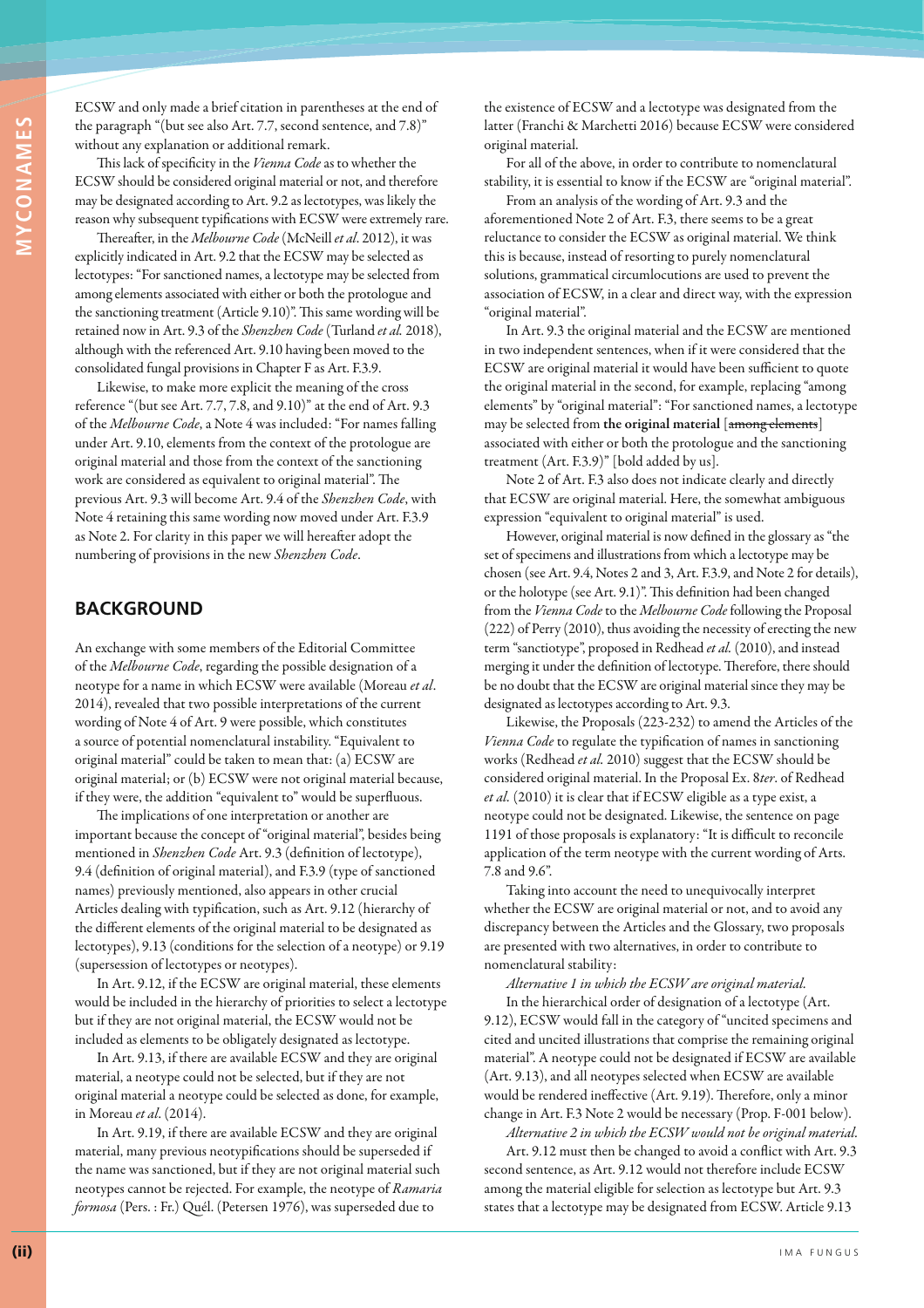must be also changed (*via* a cross reference to Art. 9.12) to avoid a conflict with 9.19. Art. 9.13 states that a lectotype always takes precedence over a neotype, except as provided by Art. 9.16 and new Art. 9.19(c), but Art. 9.19 states that the authors who first designate a neotype must be followed. With the present wording, if an author first designates a neotype (Art. 9.19), this typification could not be followed if a subsequent author designates a lectotype (9.13) from ECSW that is not considered original material. It appears to be desirable that new neotypes could be designated (Art. 9.13), and those already designated could not be superseded (Arts. 9.12 and 9.19), even if ECSW are available. This interpretation would contribute to nomenclatural stability, as we know several cases in which a neotype was designated with available ECSW. Therefore, in this alternative, Art. 9.12 and Art. 9.13 must be changed, in addition to the re-wording in Proposal F-002 below. We note that if no neotype has been previously designated, one of the ECSW may still be designated as lectotype if the author who performs the typification wants to do so, for example, if there is any advantage of using a particular ECSW as type. This alternative would reconcile the application of the term neotype with the possibility of selecting ECSW as lectotypes, an interesting formula for typification of sanctioned names that has not yet been explored.

### **PROPOSALS**

**(F-001) Proposal to amend Art. F.3 Note 2 as follows:**

"*Note 2*. For names falling under Art. F.3.9, **both** elements from the context of the protologue are original material and those from the context of the sanctioning work are considered as equivalent to original material."

**(F-002) Proposal to amend Art. F.3. Note 2 as follows:**

"*Note 2*. For names falling under Art. F.3.9**, an element** from the context of **a sanctioning work may be chosen as lectotype when no original material is available, except when a neotype has been previously designated for the same name.**"

This is an alternative to Prop F-001.

If F-002 is accepted, if will be necessary in due course for the Editorial Committee of the *Shenzhen Code* to make the following addition to Art. 9.13: "If no original material is extant or as long as it is missing, a neotype may be selected. A lectotype always takes precedence over a neotype, except as provided by Art. 9.16, 9.19(c), 9.12, **and F. 3. Note 2**."

## **ACKNOWLEDGEMENTS**

We thank John Wiersema (USDA/ARS National Germplasm Resources Laboratory) for his useful comments and improvements to this manuscript and for adapting the proposal to the new numbering of the Articles and Notes of the *Shenzhen Code*.

#### **REFERENCES**

Franchi P, Marchetti M (2016) Novità nomenclaturali – Nomenclatural novelties. *Rivista di Micologia* **59**: 321–327.

McNeill J, Barrie FR, Burdet HM, Demoulin V, Hawksworth DL *et al.* (eds) (2006*) International Code of Botanical Nomenclature (Vienna Code) adopted by the Seventeenth International Botanical Congress Vienna, Austria, July 2005*. [Regnum Vegetabile no. 146.] Ruggell: A. R. G. Ganter Verlag.

McNeill J, Barrie FR, Buck WR, Demoulin V, Greuter W, *et al.* (eds.) (2012) *International Code of nomenclature for algae, fungi, and plants (Melbourne Code) adopted by the Eighteenth International Botanical Congress Melbourne, Australia, July 2011.* [Regnum Vegetabile no. 154.] Königstein: Koeltz Scientific Books.

- Moreau P-A, Bellanger J-M, Clowez P, Courtecuisse R, Hansen K *et al.* (2014) (2289) Proposal to conserve the name *Morchella semilibera* against *Phallus crassipes*, *P. gigas* and *P. undosus* (*Ascomycota*). *Taxon* **63**: 677–678.
- Perry G (2010) (215-222) Proposals on original material. *Taxon* **59**: 1909– 1910.
- Petersen RH (1976) Contribution toward a monograph of *Ramaria* III. *R. sanguinea*, *R. formosa*, and two new species from Europe. *American Journal of Botany* **63**: 309–316.
- Redhead SA, Norvell LL, Pennycook SR (2010) (223-232) Proposals to amend Articles regulating the typification of names in sanctioning works. *Taxon* **59**: 1910–1913.
- Turland NJ, Wiersema JH, Barrie FR, Greuter W, Hawksworth DL, *et al.* (eds) (2018) *International Code of Nomenclature for algae, fungi, and plants (Shenzhen Code) adopted by the Nineteenth International Botanical Congress Shenzhen, China, July 2017.* [Regnum Vegetabile no. 159.] Königstein: Koeltz Botanical Books.

**Luis A. Parra1 and Juan C. Zamora2** <sup>1</sup> Avenida Padre Claret 7, 5° G, 09400 Aranda de Duero, Burgos, Spain 2 Museum of Evolution, Uppsala University, Norbyvägen 16, SE-752 36 Uppsala, Sweden

Corresponding author e-mail: jcsenoret@gmail.com

# **(F-003-004) PROPOSALS TO SIMPLIFY THE INDICATION OF THE NOMENCLATURAL STATUS OF SANCTIONED NAMES**

### **BACKGROUND**

When the later starting points for the nomenclature of selected groups of fungi were abandoned at the Sydney IBC in 1981 and reverted to 1 May 1753, the concept of sanctioned names was introduced to protect names adopted in the former starting-point works against any competing names, whether they were included in the sanctioning works or not (Van Warmelo 1979, Demoulin *et al.* 1981). This has

proved to be a major contribution to the stability of fungal names, and at a stroke removed the need for numerous conservation proposals.

The use of a colon, ":", in author citations to indicate the special sanctioned status of names, was included in the Sydney Code, but as a Recommendation rather than an Article. The possibility of utilizing the colon in this way had been explored by a committee mandated to look into later starting issues by the Nomenclatural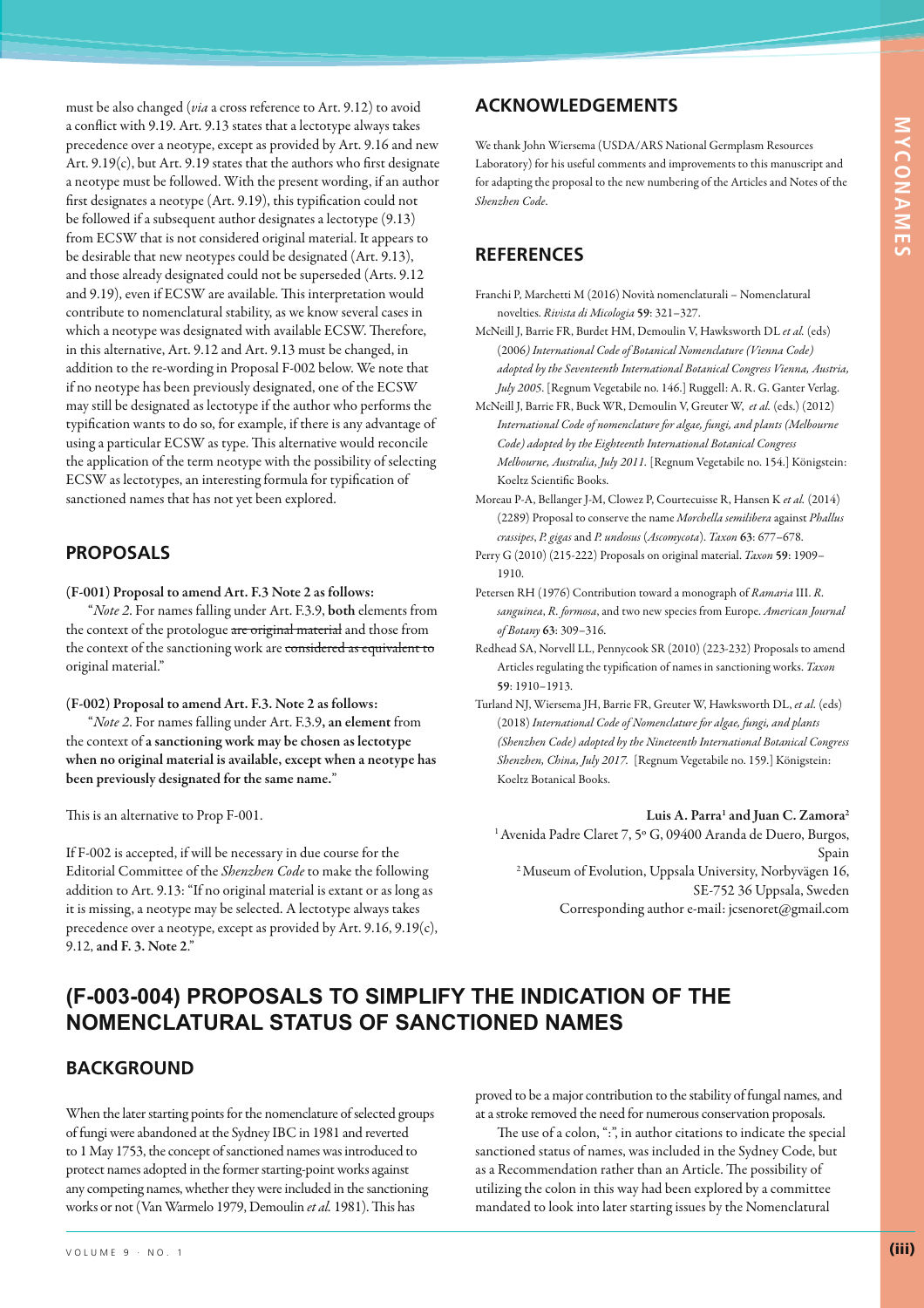Secretariat established by the first International Mycological Congress (IMC1) at Exeter in 1971. The report of that committee was considered by the subsequent Congress, IMC2 in Tampa, Florida, in 1977, where it was decided not to commend the use of any notation because of the complexities and misunderstandings foreseen as inherent in its' use. It was not therefore provided for in the proposals that came from IMC2 (Van Warmelo 1979). This decision was not, however, supported by all members of the Nomenclature Committee for Fungi and Lichens, and this resulted in a proposal to make the use of ":" mandatory adopting a wording by Holm (Petersen 1981); the idea of the notation was accepted, but downgraded to a Recommendation during the debate at the Sydney Congress (Greuter & Voss 1982: 49–50). It was soon appreciated how complex this would be to apply in practice when the sanctioned name was a combination, or when the sanctioned name was moved from genus to genus, and guidance as how to proceed was quickly prepared by Korf (1982). His recommendations were not, however, found to be easy to follow and this has continued to be a source of confusion, and as currently worded can be excessively clumsy when correctly applied, as indicated in the current wording of Example 2 (*see below*).

Almost 35 years after the introduction of the convention into the *Code*, and despite the further guidance provided by Korf (1996), sanctioned names are still being cited by some mycologists only with the bibliographic details, author, and date of the sanctioning work, and not with the actual place of valid publication and date of the names. This is unfortunate as the date of valid publication, and often also the typification, relate to the original author and name not to the sanctioning author or place of sanctioning. Further, as this is a Recommendation, and so something that need not be followed, many mycologists have chosen not to use the colon because of the confusions and clumsy citations that can result. The colon has consequently not been adopted in editions of *Ainsworth & Bisby's Dictionary of the Fungi,* the published catalogue of fungal names (*Index of Fungi*), or nomenclator databases for the names of fungi such as *Index Fungorum*.

This notation is the only instance in the whole of biological nomenclature where the nomenclatural status of a name can form a part of an author citation. In all other cases where names are invalid, illegitimate, conserved, rejected, etc., the status is indicated only where it is considered useful and then by the use of the abbreviations " nom. inval.", "nom. illegit.", "nom. cons.", "nom. rej.", etc. This way of indicating the status of names is well established but generally restricted to presentations of formal taxonomic treatments where it is appended after a bibliographic reference to the place of publication of the name – never routinely as an integral part of author citations.

The suggestion that the use of ":" be discontinued was included in a questionnaire to mycologists attending IMC10 in Bangkok in 2014, when 71.8 % of those responding favoured deletion of the Recommendation if this was linked to the inclusion of sanctioned names in the concept of protected names (Redhead *et al*. 2014). In the course of discussions in the Nomenclatural Sessions during that congress, Tom May indicated that he was convinced the colon should be dropped, and as an alternative proposed the use of "nom. sanct." in formal citations, an alternative that was supported by Nicholas Turland (who was to be the Rapporteur général for the *Shenzhen Code*); see the report in Redhead *et al.* (2014). The issue was then looked into by the International Commission on the

Taxonomy of Fungi (ICTF), with 95 % of the 20 members voting supporting the deletion of the colon in favour of "nom. sanct.". A formal proposal to make this change was therefore published (Hawksworth 2015), but the Shenzhen Congress decided not to follow that suggestion, primarily because the mycologists present were divided on the matter, but instead they recommended the use of "nom. sanct." as an alternative to the ":" (Hawksworth *et al.* 2017, Turland *et al*. 2017) which has now been incorporated into the current *Code* (Turland *et al.* 2018).

The situation of having alternatives in a Recommendation provides additional obfuscation, and so proposals are now made to discontinue the colon alternative in line with the views expressed at IMC10 and overwhelming supported by the ICTF. This would also bring the expression of this form of nomenclatural status into line with that used for all other indications of the status of a name.

#### **PROPOSALS**

**(F-003) Amend Rec. F.3A as follows:**

*F.3A.1.* After a sanctioned name (Art. F.3.1), either ": Fr." or ": Pers." (to indicate the sanctioning author Fries or Persoon) or the abbreviation "nom. sanct." (nomen sanctionatum) should **may** be added in a formal citation, together with the citation of the place of sanctioning if **when it is** considered desirable **useful to indicate the nomenclatural status of the name**. In a formal citation of a new combination based either on a sanctioned name or on the basionym of a sanctioned name, ": Fr." or ": Pers." should be added within the parentheses after the author(s) of the basionym  $(Art. 49.1)^{1}$ . [footnote]<sup>+</sup> In this *Code* and its Appendices, sanctioning is indicated by ": Fr." or ": Pers."

**(F-004) Revise Examples 1 and 2 in Rec. F.3A as follows:**

*Ex. 1. Boletus piperatus* Bull. (Herb. France: t. 451, fig. 2. 1790) was adopted in Fries (Syst. Mycol. 1: 388. 1821) and was thereby sanctioned. It can be cited as either *B. piperatus* Bull. : Fr. or *B. piperatus* Bull., nom. sanct. **when it is useful to indicate the nomenclatural status of the name.**

*Ex. 2. Agaricus compactus* [unranked] *sarcocephalus* (Fr.) Fr. was sanctioned when adopted by Fries (Syst. Mycol. 1: 290. 1821). That status can be indicated by citing it as either *A. compactus* [unranked] *sarcocephalus* (Fr. : Fr.) Fr. : Fr. or *A. compactus* [unranked] sarcocephalus (Fr.) Fr., nom. sanct. The designation ": Frnom. sanct." is not to be added when citing its basionym *A. sarcocephalus* Fr. (Observ. Mycol. 1: 51. 1815) **and nor to** , but it can be added when citing subsequent combinations such as *Psathyrella sarcocephala* (Fr. : Fr.) Singer (in Lilloa 22: 468. 1949).

### **REFERENCES**

- Demoulin V, Hawksworth DL, Korf RP, Pouzar Z (1981) A solution of the starting point problem in the nomenclature of fungi. *Taxon* **30**: 52–63.
- Greuter W, Voss EG (1982) Report on botanical nomenclature Sydney 1981. *Englera* **2**: 1–124.
- Hawksworth DL (2015) Proposals to clarify and enhance the naming of fungi under the *International Code of Nomenclature for algae, fungi, and plants. IMA Fungus* **6**: 199–205; *Taxon* **64**: 858–862.
- Hawksworth DL, May TW, Redhead SA (2017) Fungal nomenclature evolving: changes adopted by the 19<sup>th</sup> International Botanical Congress in Shenzhen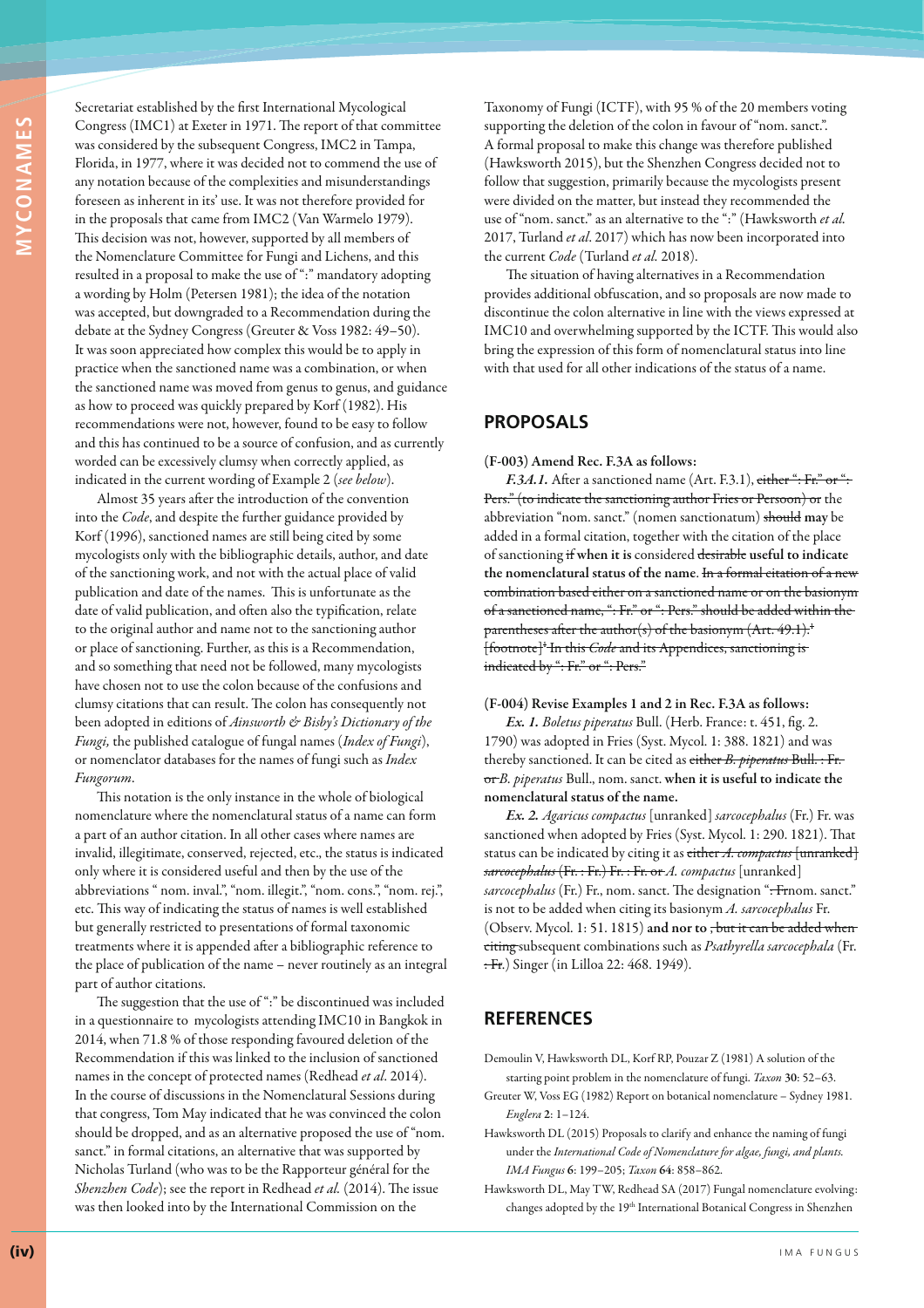2017, and procedures for the Fungal Nomenclature Session at the 11<sup>th</sup> International Mycological Congress in Puerto Rico 2018. *IMA Fungus* **8**: 211–218.

- Korf RP (1982) Citation of authors' names and the typification of names of fungal taxa published between 1753 and 1832 under the changes in the Code of nomenclature enacted in 1981. *Mycologia* **74**: 250–255.
- Korf RP (1996) Simplified author citations for fungi and some old traps and new complications. *Mycologia* **88**: 146–150.
- Petersen RH (1981) Report of the Committee for Fungi and Lichens. *Taxon* **30**: 472–473.
- Redhead SA, Demoulin V, Hawksworth DL, Seifert KA, Turland NJ (2014) Fungal nomenclature at IMC10: report of the Nomenclature Sessions. *IMA Fungus* **5**: 449–462.
- Turland NJ, Wiersema JH, Barrie FR, Greuter W, Hawksworth DL, *et al.* (eds) (2018) *International Code of Nomenclature for algae, fungi, and plants*

*(Shenzhen Code) adopted by the Nineteenth International Botanical Congress Shenzhen, China, July 2017.* [Regnum Vegetabile no. 159.] Königstein: Koeltz Botanical Books.

- Turland NJ, Wiersema JH, Monro AM, Deng Y-F, Zhang L (2017) XIX International Botanical Congress: report of Congress action on nomenclatural proposals. *Taxon* **66**: 1234–1245.
- Van Warmelo KT (1979) Proposals for the modification of the Code of Botanical Nomenclature: IMC2 proposals. *Taxon* **28**: 424–431.

#### **David L. Hawksworth**

Comparative Plant and Fungal Biology, Royal Botanical Gardens, Kew, Richmond, Surrey TW9 3DS, UK; Department of Life Sciences, The Natural History Museum, Cromwell Road, London SW7 5BD, UK; and Jilin Agricultural University, Changchun, Jilin 130118, China Corresponding author e-mail: d.hawksworth@kew.org

accumulation of novel sequences of fungi from environmental samples is, however, currently exponential and we do not consider the issue, in so far as it relates to fungi, can be left until IMC12 in 2022. The issue of this "dark matter", as it was referred to by Ryberg & Nilsson (2018), has to be addressed now as a matter of

For further background information relevant to this proposal see Hawksworth *et al.* (2016) and Hawksworth & Lücking (2017). A further contribution by Lücking & Hawksworth is currently

## **(F-005-006) PROPOSALS TO PERMIT DNA SEQUENCE DATA TO BE USED AS TYPES OF NAMES OF FUNGI**

#### **BACKGROUND**

The need for some provision in the ICN to deal with the naming of the numerous novel fungi being discovered among molecular sequences recovered from environmental samples is increasingly pressing, and affects fungi from the rank of phylum down to species. The problem is most acute in the case of voucherless sequences obtained from next-generation sequencing of environmental samples.

The *Code* does not prohibit the use of any category of characters for the separation of taxa, that being a matter of taxonomy and not of nomenclature; thus DNA sequence data as a sole diagnostic character are acceptable. It is the situation encountered with voucherless environmental sequence data that needs to be addressed. In order to remedy this, we propose that DNA sequence data alone should be permissible as types for fungi when no physical specimen or illustration is available for technical reasons.

The need to take action on this matter was already emphasized in the Amsterdam Declaration on Fungal Nomenclature (Hawksworth *et al.* 2011), and also elsewhere at that time (Hibbett *et al*. 2011, Taylor 2011). A poll conducted amongst mycologists attending IMC10 in Bangkok in 2014, found that 44 % of Congress members responding supported the concept of naming such taxa (Redhead *et al.* 2014). A series of proposals to permit DNA sequence data to be used as types for names of fungi in the absence of any specimens which aimed to address this need was presented to the Shenzhen IBC (Hawksworth *et al*. 2016). Nevertheless, some mycologists have introduced scientific names based on sequences alone (De Beer *et al.* 2016, Lücking & Moncada 2017), even though the absence of a physical type or an illustration meant that those names were invalid.

The formal set of proposals generated considerable debate in Shenzhen (Hawksworth *et al*. 2017), and as the issue was potentially relevant to other groups of organisms, the IBC decided to set up a Special-purpose Committee on DNA Sequences as Types (Turland *et al.* 2017); that Committee is due to report to the next IBC in Rio de Janeiro in 2023. The rate of

In order to ensure that the matter is debated, and hopefully a solution found, at IMC11, we re-present the proposals made to the Shenzhen IBC here as a starting point for that discussion. We anticipate that some amendments to these will be suggested and considered at the FNS. Authors are already free to use any characters, including molecular sequences, in diagnoses, but are

under review and expected shortly.

precluded from allocating names to environmental sequences obtained through voucherless sequencing techniques by the inability to designate a physical holotype corresponding to particular sequence data. The current *Code* is, therefore, currently failing to meet the needs of the mycological community.

#### **PROPOSALS**

increasing urgency.

**(F-005) Insert a new paragraph after Art. F.4.1 as follows:**

"*F.4.2***. In fungi, when DNA sequence data corresponding to a new taxon have been detected, but no physical specimen has been found to serve as the type of the name of the new taxon (Art. 8.1–8.4), the type may be composed of DNA sequence data deposited in a public repository."**

**(F-006) Add a new Recommendation F.4A as follows:**

**"***F.4A.1***. When the type is composed only of DNA sequence data (Art. F.4.2), the new taxon should be described with reference to a published phylogenetic analysis; both the phylogenetic tree and the DNA sequence alignment that was used to create the phylogenetic tree should be deposited in a**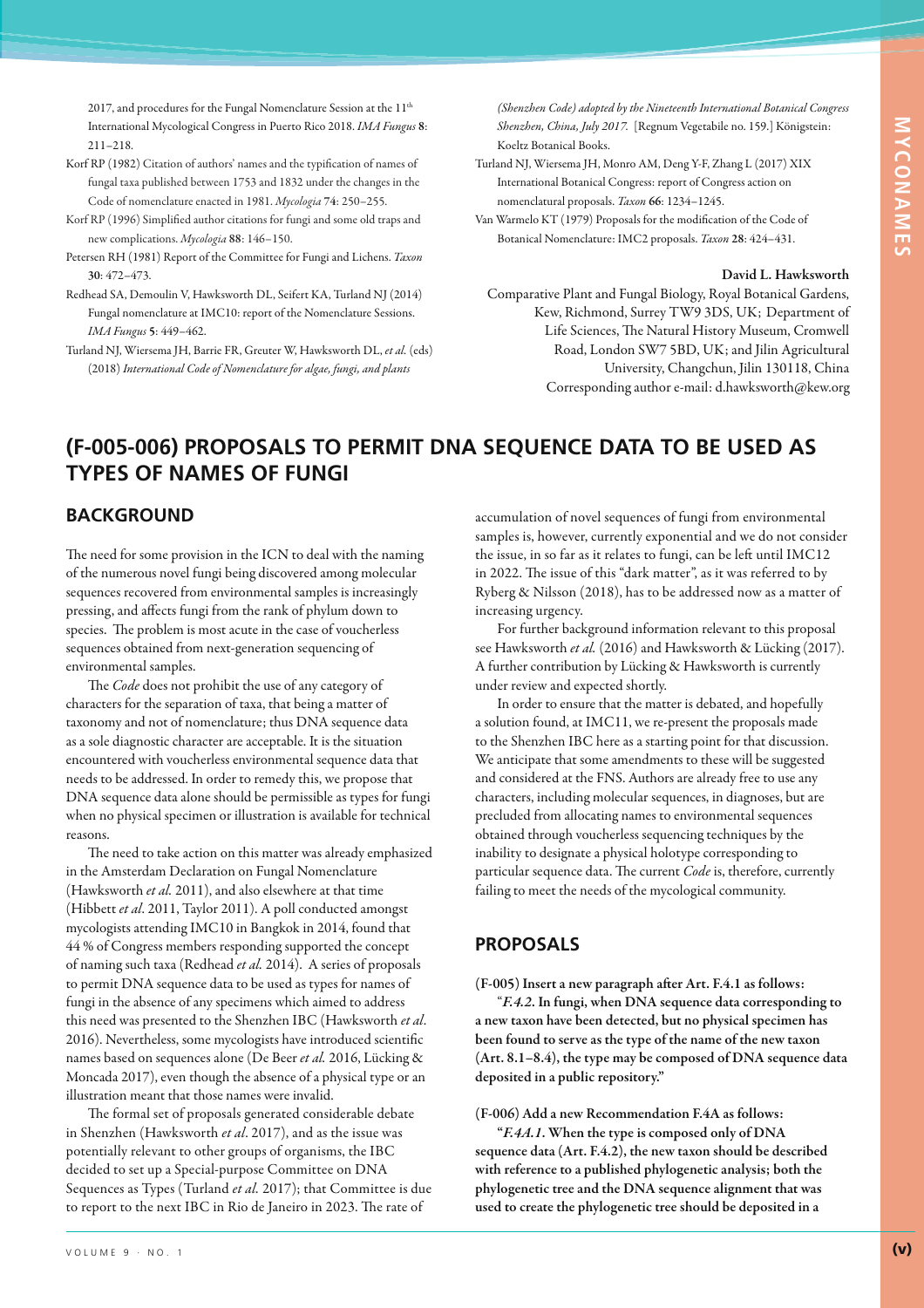#### **publicly accessible repository."**

**"***F.4A.2***. A new taxon typified only by DNA sequence data should be represented by multiple sequences obtained in independent studies, of which one is designated as the holotype."**

**"***F4A.3***. DNA sequence data used for typification should be drawn from the molecular regions that are appropriate for delimiting species, based on prevailing best practices as determined by the relevant taxonomic communities."**

Should these proposals pass, the Editorial Committee for the next edition of the ICN will need to consider making minor changes in Art. 9.1 and Art. 40, in particular in Arts. 40.2, 40.3, 40.4, and perhaps 40.5, to ensure consistency with them, as well as adding a "but see" cross-reference in Art. 8.1.

### **REFERENCES**

- De Beer ZW, Marincowitz S. Duong TA, Kim JJ, Rodrigues A, Wingfield MJ (2016) *Hawksworthiomyces* gen. nov. (*Ophiostomatales*), illustrates the urgency for a decision on how to name novel taxa known only from environmental nucleic acid sequences (ENAS). *Fungal Biology* **120**: 1323–1340
- Hawksworth DL, Crous PW, Redhead SA, Reynolds DR, Samson RA, *et al.* (2011) The Amsterdam Declaration on Fungal Nomenclature. *IMA Fungus* **2**: 105–112.
- Hawksworth DL, Hibbett DS, Kirk PM, Lücking R (2016) (308–310) Proposals to permit DNA sequence data to serve as types of names of fungi. *Taxon* **65**:899–900.
- Hawksworth DL, Lücking R (2017) Fungal diversity revisited: 2.2 to 3.8 million species. *Microbiology Spectrum* **5**(4):FUNK-0052-2016. doi:10.1128/microbiolspec.FUNK-0052-2016.
- Hawksworth DL, May TW, Redhead SA (2017) Fungal nomenclature evolving: changes adopted by the 19th International Botanical Congress in Shenzhen 2017, and procedures for the Fungal Nomenclature Session at the  $11<sup>th</sup>$ International Mycological Congress in Puerto Rico 2018. *IMA Fungus* **8**: 211–218.
- Hibbett DS, Ohman A, Glotzer D, Nuhn M, Kirk P, Nilsson RH (2011) Progress in molecular and morphological taxon discovery in Fungi and options for formal classification of environmental sequences. *Fungal Biology Reviews* **25**: 38–47.
- Lücking R, Moncada M (2017) Dismantling *Marchandiomphalina* into *Agonimia* (*Verrucariaceae*) and *Lawreymyces* gen. nov. (*Corticiaceae*): setting a precedent to the formal recognition of thousands of voucherless fungi based on type sequences. *Fungal Diversity*
- Redhead SA, Demoulin V, Hawksworth DL, Seifert KA, Turland NJ (2014) Fungal nomenclature at IMC10: report of the Nomenclature Sessions. *IMA Fungus* **5**: 449–462.
- Ryberg M, Nilsson RH (2017) New light on names and naming of dark taxa. *MycoKeys* **30**: 31–39.
- Taylor JW (2011) One Fungus = One Name: DNA and fungal nomenclature twenty years on. *IMA Fungus* **2**: 113–120.
- Turland NJ, Wiersema JH, Monro AM, Deng Y-F, Zhang L (2017) XIX International Botanical Congress: report of Congress action on nomenclatural proposals. *Taxon* **66**: 1234–1245.
- David L. Hawksworth<sup>1-3</sup>, David S. Hibbett<sup>4</sup>, Paul M. Kirk<sup>1,5</sup>, and **Robert Lücking6**

<sup>1</sup> Comparative Plant and Fungal Biology, Royal Botanic Gardens, Kew, Richmond, Surrey TW9 3DS, UK 2 Department of Life Sciences, The Natural History Museum, Cromwell Road, London SW7 5BD, UK <sup>3</sup> Jilin Agricultural University, Changchun, Jilin 130118, China 4 Biology Department, Clark University, 950 Main Street, Worcester, MA 01610, USA 5 State Key Laboratory of Mycology, Institute of Microbiology, Chinese Academy of Sciences, Beijing 100101, China 6 Botanischer Garten und Botanisches Museum Berlin, Freie Universität Berlin, Königin-Luise-Straße 6–8, 14195 Berlin, Germany

Corresponding author e-mail: d.hawksworth@kew.org

# **(F-007) PROPOSAL TO RECOMMEND THE USE OF AN IDENTIFIER AS AN ALTERNATIVE TO THE CITATION OF THE AUTHORS OF FUNGAL NAMES BACKGROUND**

The length of author name strings has significantly increased in the last decades, which can be demonstrated by an analysis of names in "LIAS names – A Database with Names of Lichens, Lichenicolous Fungi and Non-Lichenized Ascomycetes" (www.liasnames.lias.net).

In addition, ambiguity of author name citation has increased because of variations in author name abbreviation and incomplete or incorrect citation of authors´ names. It is therefore suggested that in non-taxonomic scientific publications, author citations of fungal names, where considered desirable, should be replaced by taxon name identifiers as issued by the designated registration repositories. Since 2012, registration of new fungal names has been compulsory under the ICN. A consortium for the registration of fungal names, comprising the three repositories Fungal Names, Index Fungorum, and MycoBank, is in place. This consortium organises the registration of new names and provides stable and persistent six digit identifying codes (i.e. taxon name identifiers)

that are assigned to newly published taxon names. The identifiers used by each partner in the consortium come from separate defined number ranges and are therefore unique within the consortium. The six digits are used as part of stable Universal Resource Identifiers (URIs) in the schemes provided by two partners of the consortium, Index Fungorum and MycoBank, i.e. http://www.indexfungorum.org/Names/NamesRecord. asp?RecordID=identifier and http://www.mycobank.org/MB/ identifier. The identifying code of six digits could also function to replace author name strings, because it can serve as a direct link to database entries in the repositories that contain those author name string and other key nomenclatural information on the taxon. Advantages of such a practice are explained in detail by Rambold *et al*. (2017).

For example, one of the longest author name strings for a combination found in LIAS, *Massjukiella kaernefeltii* (S. Y. Kondr.,